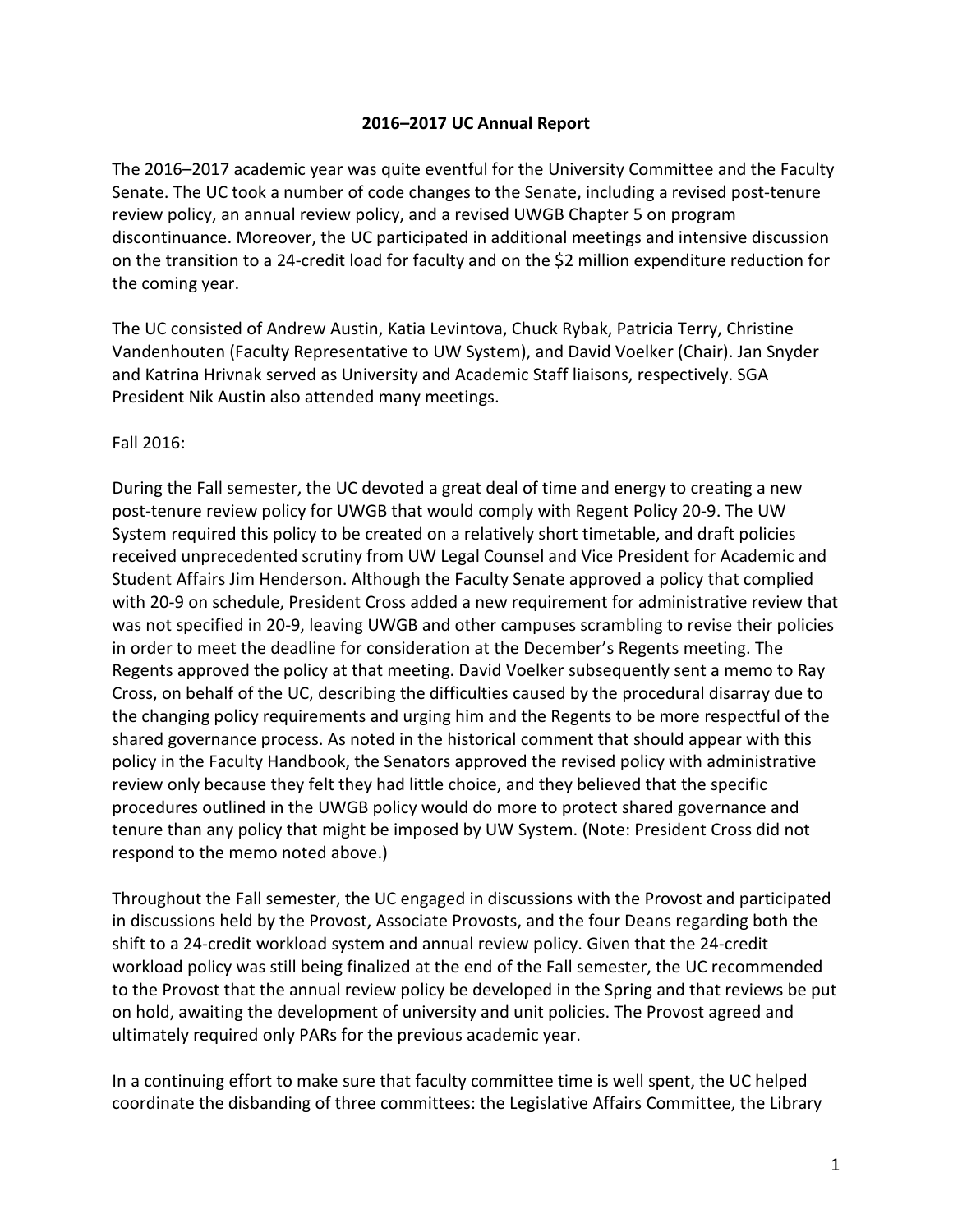Advisory Committee, and the Facilities Management Committee. These committees had generally become an inefficient means of conveying information, or, in the case of the Legislative Affairs Committee, no longer served a clear purpose.

In September, at the invitation of Chancellor Miller, the UC met with members of the Council of Trustees Advocacy Committee in order to increase understanding and cooperation between the two groups.

In response to state and national political changes, the UC took resolutions to the Senate to reaffirm the faculty's opposition to concealed carry on campus and to voice our support of students regardless of their citizenship status.

## Spring 2017:

The UC discussed the domain structure for faculty representation in shared governance in light of the newly implemented four-college model. The UC determined that the existing domain structure should remain in place. Given existing challenges with filling committees, it does not seem realistic to expect each of the four colleges to have representation on every faculty committee. The domain structure thus remains the most effective option for determining committee membership, etc.

In addition to routine business, the UC prepared two major code-change policies that were passed by the Senate: an annual review policy and a revision of UWGB Chapter 5.

The annual review policy was created pursuant to a requirement of Chancellor Miller. The policy that was passed by the Senate is based upon the PAR, exclusively. Tenured faculty undergoing any other review (merit, post-tenure, or promotion) during a given year are deemed to have met the annual review requirement.

The revision to UWGB Chapter 5 was a response to Regent Policy 20-24 (and related statutory changes) from 2016. The revised chapter 5 lays out procedures specific for UWGB for program discontinuance for reasons of financial emergency or academic reasons.

David Voelker, as UC chair, and Christine Vandenhouten, as Faculty Representative, participated in a series of meetings with university leadership to plan approximately \$2 million in expenditure reductions for the coming academic year. Voelker and Vandenhouten focused on conveying faculty concerns, with an emphasis on protecting the quality of education for all UWGB students. At the conclusion of the 2016–17 academic year, budget reduction discussions were ongoing.

At the final Senate meeting for Spring 2017, the UC presented a resolution on the value of General Education, which had been endorsed by the General Education Council. The purpose of the resolution was to establish that a consensus exists among the faculty regarding the value of general education for all undergraduate programs, regardless of college.